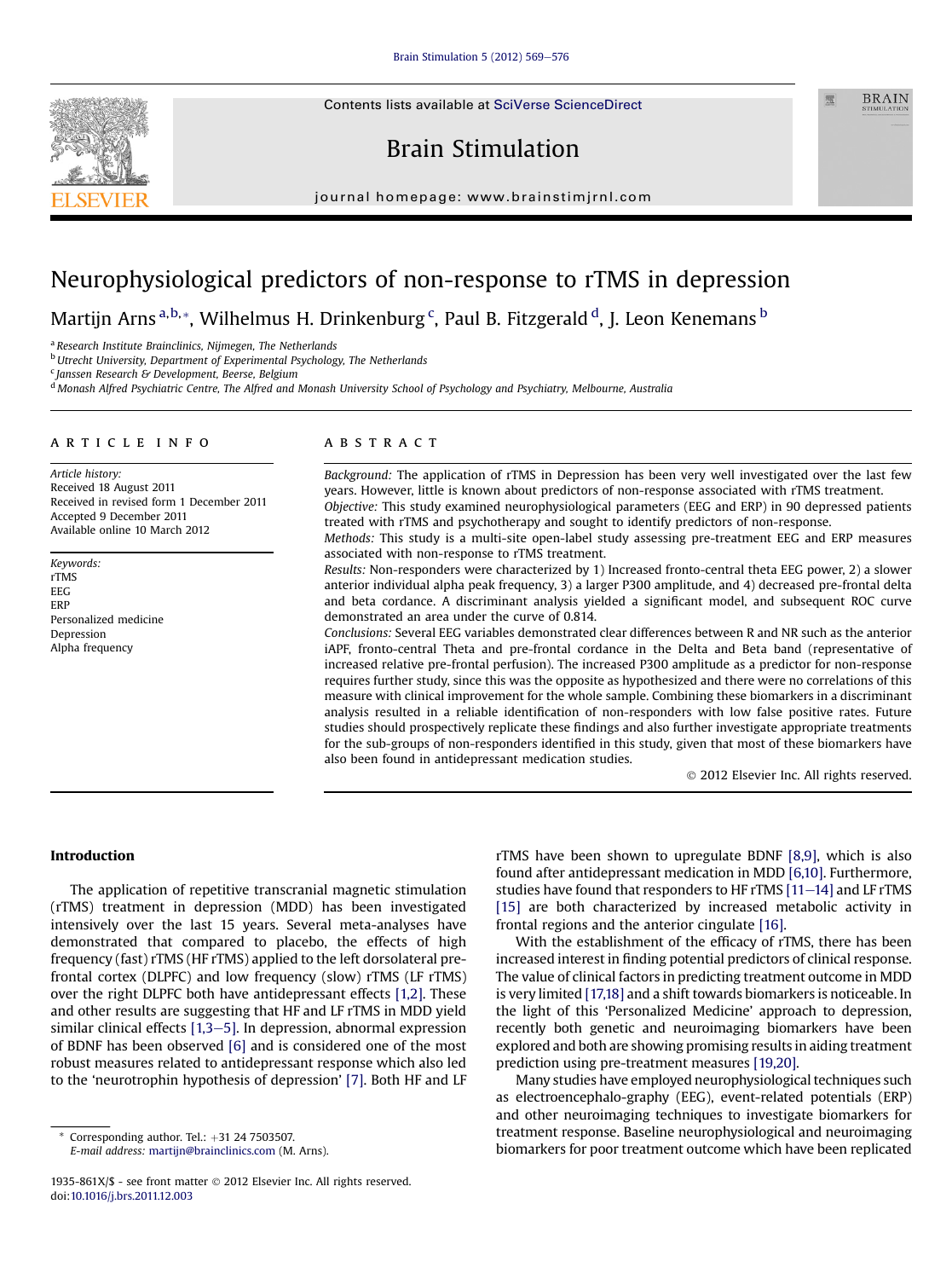are: 1) Increased delta and theta EEG power at baseline  $[21-23]$  $[21-23]$  $[21-23]$ ; 2) A slow individual alpha peak frequency (iAPF:  $[24-26]$  $[24-26]$ ); 3) a reduced P300 amplitude  $[27-29]$  $[27-29]$  $[27-29]$  and a prolonged P300 latency  $[30,31]$ ; and 4) decreased metabolic activity in frontal regions  $[11-15]$  $[11-15]$  $[11-15]$ . In addition, some groups have focused on treatment emergent biomarkers, that is, changes in activity in the early stages of treatment on measures such as EEG Cordance [\[32\]](#page-6-0) which was shown to have potential in the prediction of treatment outcome to antidepressants. However, in these approaches patients need to be on medication for at least 7 days in order to obtain these treatment emergent biomarkers.

The primary aim of the current study was to explore potential neurophysiological predictors of non-response to rTMS treatment. We hypothesized that non-responders to rTMS would demonstrate increased theta EEG power, lower iAPF, lower P300 amplitudes and slower P300 latencies prior to treatment. Furthermore, since EEG Cordance has also been found to better reflect cortical perfusion as compared to absolute or relative EEG power [\[33\]](#page-6-0) we hypothesized that non-responders to rTMS would demonstrate lower pre-frontal cordance, reflective of lower pre-frontal perfusion. In this study we only focussed on biomarkers obtained at baseline and their relation to treatment outcome rather than treatment emergent biomarkers.

# Methods

# Design

This study was a multi-site open-label study. All files from patients enrolled in two clinics (Brainclinics Treatment and Psychologenpraktijk Timmers) between May 2007 and November 2009 were screened. Only data from patients with 1) a primary diagnosis of Depression or Dysthymic disorder according to the MINI (MINI Plus Dutch version 5.0.0) and 2) a Becks Depression Inventory (BDI) score of 14 or higher who were treated with left DLPFC HF rTMS (10 Hz) or right DLPFC LF rTMS (1 Hz) were included for this study. Exclusion criteria were: previously treated with ECT, epilepsy, wearing a cardiac pacemaker, metal parts in the head and pregnancy. All patients signed an informed consent form before treatment was initiated.

# Participants

The intake procedure consisted of a structured clinical interview (MINI), clinical questionnaires (BDI, Depression, Anxiety and Stress scale (DASS: [\[34\]\)](#page-6-0), 5 factor personality test NEO-FFI) and a neurophysiological assessment to record QEEG and ERP's. Patients were screened for major depression or dysthymic disorder by a clinical psychologist using a structured interview (MINI, sections Depressive episode, Dysthymia, Suicide, Manic episode, Alcohol Dependence & Abuse and Mixed Anxiety/Depressive disorder).

All participants were asked to refrain from caffeine or nicotine intake for at least 2 h prior to testing and all patients signed an informed consent form before treatment was initiated. When patients presented with alcohol dependence or abuse issues they were required to first tackle those issues before rTMS treatment could commence. Patients were not allowed to abuse alcohol and other drugs during the course of treatment.

## Pre-treatment QEEG and ERP's

EEG and ERP recordings were performed using a standardized methodology, details of this procedure have been published elsewhere  $[35-37]$  $[35-37]$  $[35-37]$  and details of reliability, validity and across siteconsistency of this EEG and ERP procedure have been published here [\[35,38,39\].](#page-7-0) Patients' individual EEGs were screened for the

presence of focal beta spindles at F3 (beta spindles exceeding  $20 \mu V$ peak-to-peak amplitude [\[40\]\)](#page-7-0) or the presence of paroxysmal EEG activity, and this latter served as exclusion criterion for rTMS treatment.

# rTMS treatment

All patients were treated with left DLPFC HF rTMS (10 Hz) unless they demonstrated focal left frontal beta spindles in which case they were treated with right DLPFC LF TMS (1 Hz).

rTMS sessions were administered using a Magstim Rapid<sup>2</sup> (Magstim Company, Spring Gardens, UK) stimulator with a figureof-8 coil (70 mm diameter). Patients received magnetic stimulation at 1) HF rTMS: 10 Hz over the left dorsolateral pre-frontal cortex 5 cm anterior to the motor cortex area of the musculus abductor pollicis brevis at 110% of the motor threshold (30 trains, 5 s duration ITI: 30 s: 1500 pulses per session) or 2) LF rTMS: 1 Hz over the right dorsolateral prefrontal cortex 5 cm anterior to the motor cortex area of the musculus abductor pollicis brevis at 110% of the motor threshold (120 trains, 10 s duration ITI 1 s: 1200 pulses per session). For some patients treated with LF rTMS, priming of 6 Hz was used before the 1 Hz rTMS (also see Ref [\[41\]](#page-7-0)) consisting of 6 Hz stimulation at 90% MT (20 trains, 5 s. ITI 25 s). In patients older than 55 yrs of age the stimulation intensity was increased by 10% (in order to compensate for potential frontal atrophy, which seldom occurs before the age of 55 [\[42\]\)](#page-7-0). Furthermore, rTMS treatment was complemented by psychotherapy by a skilled psychologist for all patients. BDI and DASS scores were assessed during intake, outtake and after every fifth session, to track progress of treatment. For nonresponders and drop-outs, the last BDI was used as outtake (last observation carried forward). The total number of sessions were determined by the therapeutic response of the patient and this was on average 20.7 sessions.

# Analysis

## Individual alpha peak frequency and theta power

For determination of the iAPF a method was used based on Doppelmayr and coworkers [\[43\]](#page-7-0) and Lansbergen and coworkers [\[44\]](#page-7-0) and in summary consisted of: EOG correction [\[45\],](#page-7-0) a linked ears montage (for F3, Fz, F4, Cz, P3, Pz, P4, O1, Oz and O2), filtering (1-40 Hz), automatic artefact removal (threshold of 150  $\mu$ V), segmentation in 8 s segments, and an FFT power spectrum calculation. This pipeline was applied to both eyes open (EO) and eyes closed (EC) conditions.

The power spectrum from EO was subtracted from the FFT from EC and within the range of  $7-13$  Hz the maximum alpha suppression was determined across P3, Pz, P4, O1, Oz and O2. The site where the maximum alpha suppression occurred was chosen as the site where the iAPF was scored by establishing the exact frequency at which the alpha suppression was maximal (posterior iAPF). The iAPF at frontal sites (F3, Fz and F4) was scored by determining the maximum alpha suppression across these 3 sites and scoring the peak frequency where the highest alpha suppression took place between 6 and 13 Hz (anterior iAPF).

Furthermore, for the eyes closed data an FFT with a Hamming window was conducted to extract power in the Theta band  $(4-7$  Hz), which was then log transformed.

# EEG cordance

The EEG cordance method was initially developed by Andrew Leuchter and colleagues to provide a measure, which had facevalidity for the detection of cortical deafferentation [\[46\].](#page-7-0) They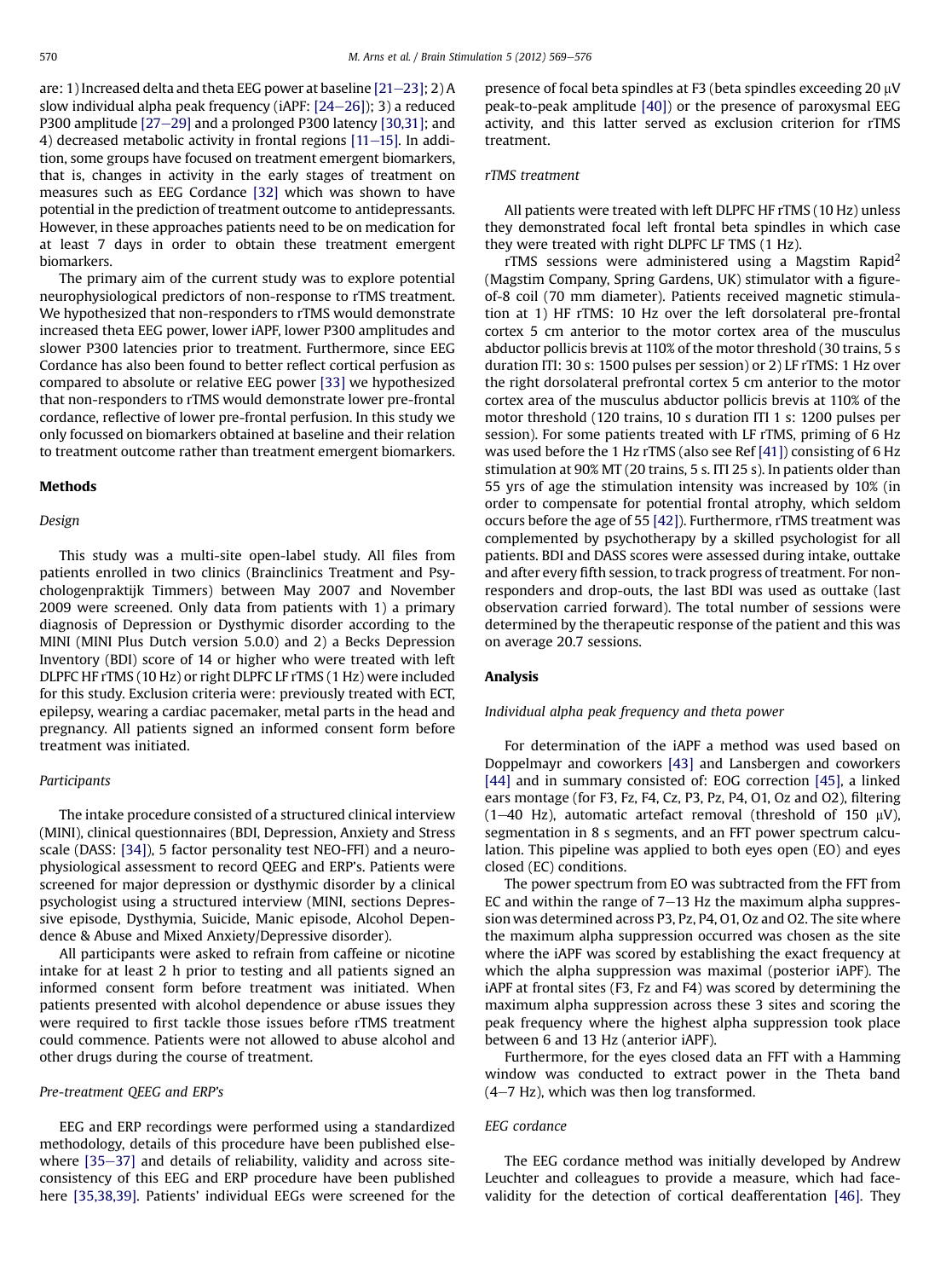observed that often the EEG over a white-matter lesion exhibited decreased absolute theta power, but increased relative theta power, which they termed 'discordant'. Therefore the EEG Cordance method combines both absolute and relative EEG power and negative values of this measure (discordance)  $-$  specifically in theta or beta  $-$  are believed to reflect low perfusion or metabolism, whereas positive values (concordance)  $-$  specifically in alpha  $-$  are thought to reflect high perfusion or metabolism [\[46\].](#page-7-0) In a subsequent study they further confirmed this by comparing cordance EEG with simultaneously recorded PET scans reflecting perfusion [\[33\].](#page-6-0)

For Cordance analysis eyes closed EEG data were filtered with a high-pass of 0.5 Hz and a low-pass of 40 Hz, resampled to 256 samples per second and segmented in 2 s segments. Data were manually de-artifacted and the first 30 artefact free data segments were used to calculate Cordance using the BVA history template obtained from Leuchter et al. in Brain Vision Analyzer 2.0. EEG Cordance for delta  $(0.5-4.0$  Hz), theta  $(4.0-8.0$  Hz), alpha  $(8.0-12.0)$  and beta  $(12.0-20.0 \text{ Hz})$  were averaged for left frontal (F3, FC3 and F7), right frontal (F4, FC4 and F8) and pre-frontal (Fp1, Fp2 and Fz) sites as a measure of cortical perfusion.

## P300

Conventional auditory ERP averages were calculated at Pz and Fz ellicited by 60 high pitched (1000 Hz; 75 dB; 50 ms.) targets (oddball) intermixed with 280 background targets (500 Hz; 75 dB; 50 ms.). EOG correction was applied to remove EOG artefacts [\[45\]](#page-7-0) and single-trial waveforms were filtered at 25 Hz with a Tukey (cosine) taper to 35 Hz. The peaks (amplitude and latency) of the P300 for the target waveforms of the ERP component were identified (relative to a pre-stimulus baseline average of  $-300$  to 0 ms) in the  $220-550$  ms. window.

#### Clinical outcome

The primary outcome measure is the response to treatment defined as reaching remission (BDI  $<$  12) or response (a more than 50% decrease in BDI) after treatment in agreement with the cut-offs as suggested by Riedel et al. [\[47\]](#page-7-0). Using this definition, patients were labelled as either a responder (R) or a non-responder (NR) to treatment. Furthermore, the effect size (ES: Hedges' D) was calculated (MetaWin 2.1) in order to compare these results to existing meta-analysis. In order to investigate possible differential treatment effects between HF and LF rTMS one way ANOVA's were used to test for differences in age, education, number of sessions, BDI at intake, outtake and percentage improvement on BDI, as well as Chi-Square tests for differences in gender and percentage responders.

# Response prediction

Differences between R and NR were analyzed using 1-way ANOVA's for 1) clinical baseline variables (age, education, gender, BDI intake, suicide risk (MINI), DASS Depression, Anxiety, Stress and Personality factors: NEO-FFI, neuroticism, extraversion, openness, agreeableness, conscientiousness); and 2) neurophysiological variables (anterior and posterior iAPF, P300 amplitude and latency at Pz and Fz and left, right and pre-frontal cordance). For EEG theta power a repeated measures ANOVA was used with factor electrode site (26 channels) and between subject factor responder status (R or NR).

Additionally, correlations were performed between the obtained predictors demonstrating a significant difference for R and NR and 1) clinical measures such as percentage improvement on the BDI, BDI at intake and outtake to investigate if the obtained markers are directly or indirectly related to treatment outcome and 2) among the obtained predictors of treatment outcome in order to investigate

# Table 1

The clinical response to HF and LF rTMS and the effects for the total group.

| Clinical response  | LF rTMS         | HF rTMS         |       | P-value Total group |
|--------------------|-----------------|-----------------|-------|---------------------|
| Responders         | 78.8%           | 77.2%           | 0.997 | 77.8%               |
| Number of          | 19.3            | 21.4            | 0.168 | 20.66               |
| sessions           |                 |                 |       |                     |
| <b>BDI</b> Intake  | 31.0 (SD 9.98)  | 29.9 (SD 9.03)  | 0.608 | 30.3 (SD 9.35)      |
| <b>BDI Outtake</b> | 12.6 (SD 11.73) | 12.1 (SD 11.17) | 0.847 | 12.3 (SD 11.31)     |
| Percentage         | 60.8%           | 59.8%           | 0.889 | 60.2%               |
| decrease BDI       |                 |                 |       |                     |
| Hedges' d Intake   | $ES = 1.67$     | $ES = 1.74$     |       | $ES = 1.73$         |
| $-$ Outtake        |                 |                 |       |                     |

how independent the predictors are. Using the significant biomarkers a discriminant analysis as performed and a Receiver Operator Characteristic (ROC) curve was plotted to investigate how well these measures could be used to predict treatment outcome. An ROC curve is a graph displaying the true positive rate vs. the false positive rate for responder status.

# Results

A total of 90 patients were enrolled meeting a primary diagnosis of MDD ( $N = 86$ ) or Dysthymia ( $N = 4$ ) (average age: 42.9 yrs, range  $19-69$  yrs; 49 females and 41 males).

# Clinical outcome

There were no differences in any of the clinical outcome measures and demographics between the HF and LF TMS groups. From the 70 responders, 58 (83%) achieved remission and the remainder demonstrated a more than 50% improvement on the BDI.

Table 1 summarizes the treatment effects of LF rTMS and HF rTMS. The response rate was on average 77.8% and patients on average had 20.66 sessions. The within subject Hedges' D effect size was 1.73 which can be considered a large ES.

# Response prediction

Given there were no baseline differences and differences in clinical response between LF and HF rTMS, both populations were grouped together in order to further investigate predictors of nonresponse to treatment.

There were no significant differences between R and NR for any of the baseline clinical measures (Age, education, gender, BDI intake, DASS Depression, Anxiety, Stress, Personality factors (NEO-FFI, neuroticism, extraversion, openness, agreeableness, conscientiousness) and suicide risk (MINI)).

[Fig. 1](#page-3-0) shows the EEG power spectrum for eyes closed at frontal and parietal locations.

#### EEG theta power

For Theta EEG power, there was a significant effect for site  $(P = 0.000; F = 61.000; DF = 25, 61)$ , responder status  $(P = 0.008;$  $F = 7.427$ ; DF = 1) and a significant site X responder status interaction ( $P = 0.046$ ;  $F = 1.711$ ; DF = 25, 61) reflecting that the R-NR difference was not equal across all sites. Hence 1-way ANOVA's were carried out. Only findings with  $P < 0.01$  were considered significant thereby adjusting for multiple comparisons. There was a significantly greater Theta in NR with  $P < 0.01$  for the following sites: F7  $(P = 0.008)$ , F3  $(P = 0.009)$ , F4  $(0.004)$ , F8  $(P = 0.002)$ , FC3  $(P = 0.006)$ , FCz (P = 0.009), FC4 (P = 0.003), T3 (P = 0.008), Cz (P = 0.005), C4  $(P = 0.003)$ , T4 ( $P = 0.009$ ), CP4 ( $P = 0.008$ ) (see [Fig. 2\)](#page-4-0).

Baseline Theta at these sites also significantly correlated with percentage improvement on the BDI and BDI at outtake for all these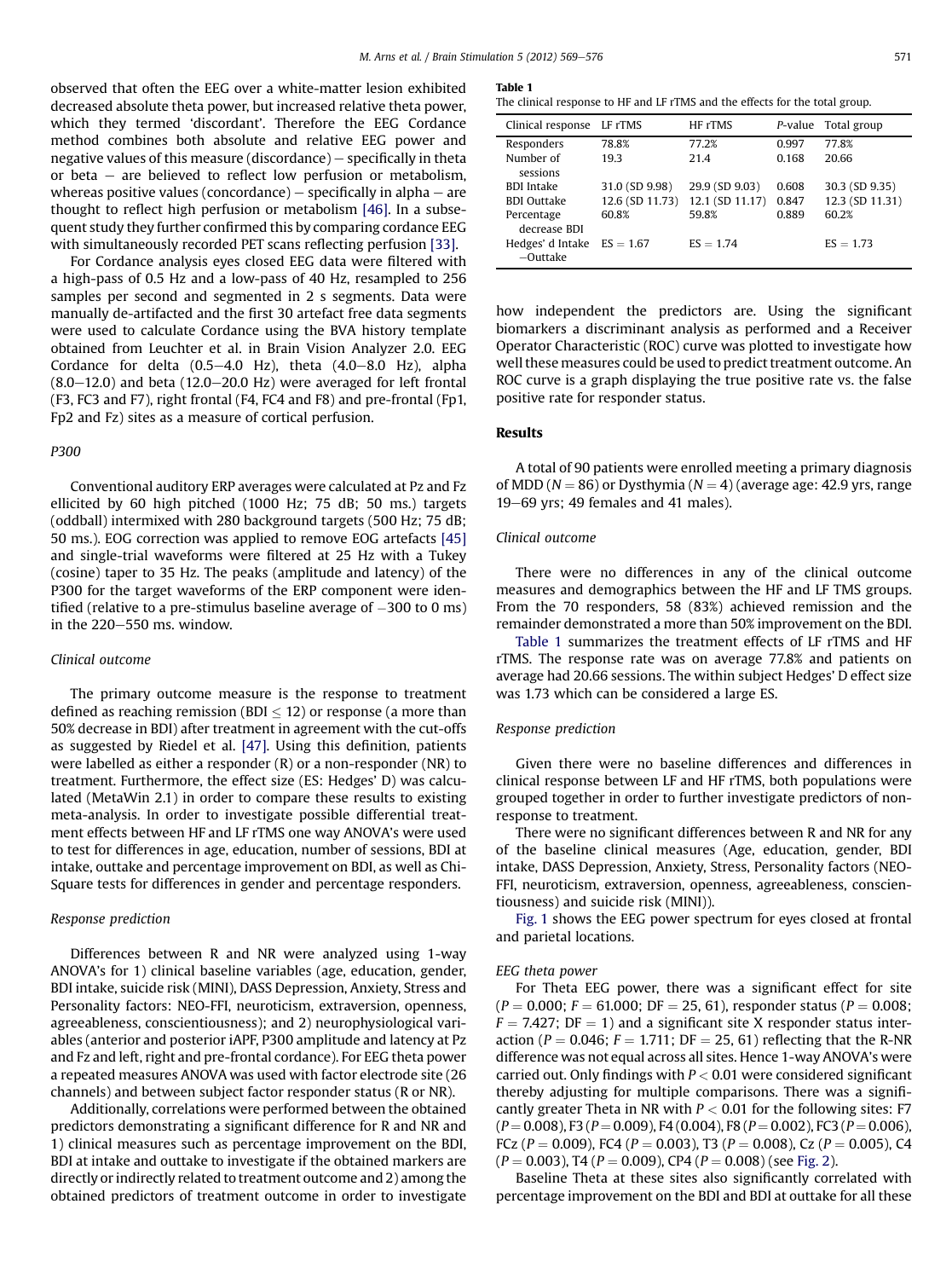<span id="page-3-0"></span>

Fig. 1. The EEG power spectrum (FFT in Hz) for the eyes closed condition at F3, Fz, F4 and Pz for responders (black) and non-responders (red). Note the increased theta and the slower iAPF for non-responders, most prominent at frontal sites. (For interpretation of the references to color in this figure legend, the reader is referred to the web version of this article).

sites except T4, with the strongest correlation for F7 and percentage improvement on BDI ( $P = 0.005$ ;  $r = -.296$ ; DF  $= 90$ ) and for F8 and BDI at outtake ( $P = 0.004$ ;  $r = .301$ ; DF = 90). High theta was thus associated with a weaker decline in BDI score and, consistently, a higher BDI score at outtake.

## Individual alpha peak frequency (iAPF)

There was no difference between R and NR in posterior iAPF  $(P = 0.258; F = 1.295; DF = 1, 85)$  but there was a significant difference in anterior iAPF where the NR had an average anterior iAPF of 8.30 Hz ( $SD = 1.20$ ) and R had an average anterior iAPF of 9.16 Hz (SD = 1.14) ( $P = 0.005$ ;  $F = 8.303$ , DF = 1, 84).

Baseline anterior iAPF also demonstrated a significant correlation with the percentage decrease on the BDI ( $P = 0.002$ ;  $r = 0.326$ ,  $DF = 86$ ) and BDI at outtake ( $P = 0.003$ ;  $r = -.312$ ,  $DF = 86$ ) but not with BDI at intake ( $P = 0.973$ ;  $r = -.004$ ; DF  $= 86$ ).

# Cordance

R had a greater degree of pre-frontal Delta Cordance ( $P = 0.027$ ;  $F = 5.032$ ; DF = 1, 86) and pre-frontal Beta cordance ( $P = 0.039$ ;  $F = 4.395$ ; DF = 1, 86) than NR but no difference for right and left frontal cordance nor for alpha or theta cordance (visualized in [Fig. 3](#page-4-0)). Pre-frontal beta cordance also correlated significantly with percentage improvement on the BDI ( $P = 0.044$ ;  $r = .215$ ; DF = 88) but pre-frontal Delta cordance did not ( $P = 0.093$ ;  $r = .180$ ; DF = 88).

#### P300

There was no difference between responders and nonresponders with respect to P300 latency at Fz  $(P = 0.862;$  $F = 0.031$ ; DF = 1, 82), Pz ( $P = 0.867$ ;  $F = 0.028$ ; DF = 1, 84) and P300 amplitude frontal ( $P = 0.487$ ;  $F = 0.488$ ; DF = 1, 82) but there was a marginally significant difference for P300 amplitude at Pz  $(P = 0.054; F = 3.831; DF = 1, 84)$  where responders exhibited a lower P300 amplitude at Pz (11.2 uV;  $SD = 5.72$ ) as compared to non-responders (14.6 uV,  $SD = 8.68$ ), visualized in [Fig. 4](#page-4-0). There were no correlations between P300 amplitude and improvement on the BDI, nor with the BDI at intake or outtake.

#### Correlations between markers for treatment response

In order to assess if the obtained predictors were independent or might be a reflection of a shared underlying functional network, correlations were explored between P300 amplitude at Pz, anterior iAPF, Pre-frontal Delta and Beta cordance and Theta at F7 and F8.

P300 amplitude: There were no correlations between P300 amplitude and iAPF, pre-frontal cordance measures and Theta at F7 and F8.

Anterior iAPF: There were no correlations between anterior iAPF and P300 amplitude, pre-frontal cordance, but there was a negative correlation with Theta at F7 ( $P < 0.000$ ;  $r = -.426$ ; DF  $= 86$ ) and F8  $(P < 0.000; r = -.499; DF = 86).$ 

For pre-frontal Delta and Beta cordance, there were no significant correlations with other variables.

These data suggest that the pre-frontal cordance and P300 amplitude are relatively independent measures, whereas Theta power at F7 and F8 and iAPF are highly correlated.

## Discriminant analysis

A discriminant analysis was performed using the following measures: P300 amplitude at Pz, pre-frontal Delta and Beta cordance and anterior iAPF. The grouping variable was responder status. The model resulted in a significant Wilks' Lambda ( $P = 0.001$ ; Wilks' Lambda  $= 0.781$ ; Chi-square  $= 19.050$ ; DF  $= 4$ ). The area under the ROC curve was 0.814. As can bee seen in the ROC curve in [Fig. 5](#page-5-0) (showing the specificity and sensitivity for non-responders), when accepting a 10% false positive rate, 53% of the nonresponders could be identified and when accepting a 5% false positive rate, 41% of the non-responders could be identified using the 4 biomarkers at baseline.

## Medication status

From all patients, 32.2% ( $N = 29$ ) were unmedicated at the beginning of treatment. Twenty-one patients were medicated with a first-line antidepressant such as an SSRI or SNRI, and the remaining 40 patients took combined medication. There were no differences between the medicated and unmedicated patients for clinical outcome measures such as BDI at intake, outtake, improvement on BDI, number of sessions, responder status and also not for the significant predictors of treatment outcome described above (all  $P > 0.1$ ) demonstrating that medication status did not confound the results in this study.

# **Discussion**

The primary aim of this study was to investigate predictors of non-response to rTMS treatment. Clinical measures at baseline such as anxiety, depression, stress, suicide risk, medication status etc. were not found to be related to treatment outcome. EEG and ERP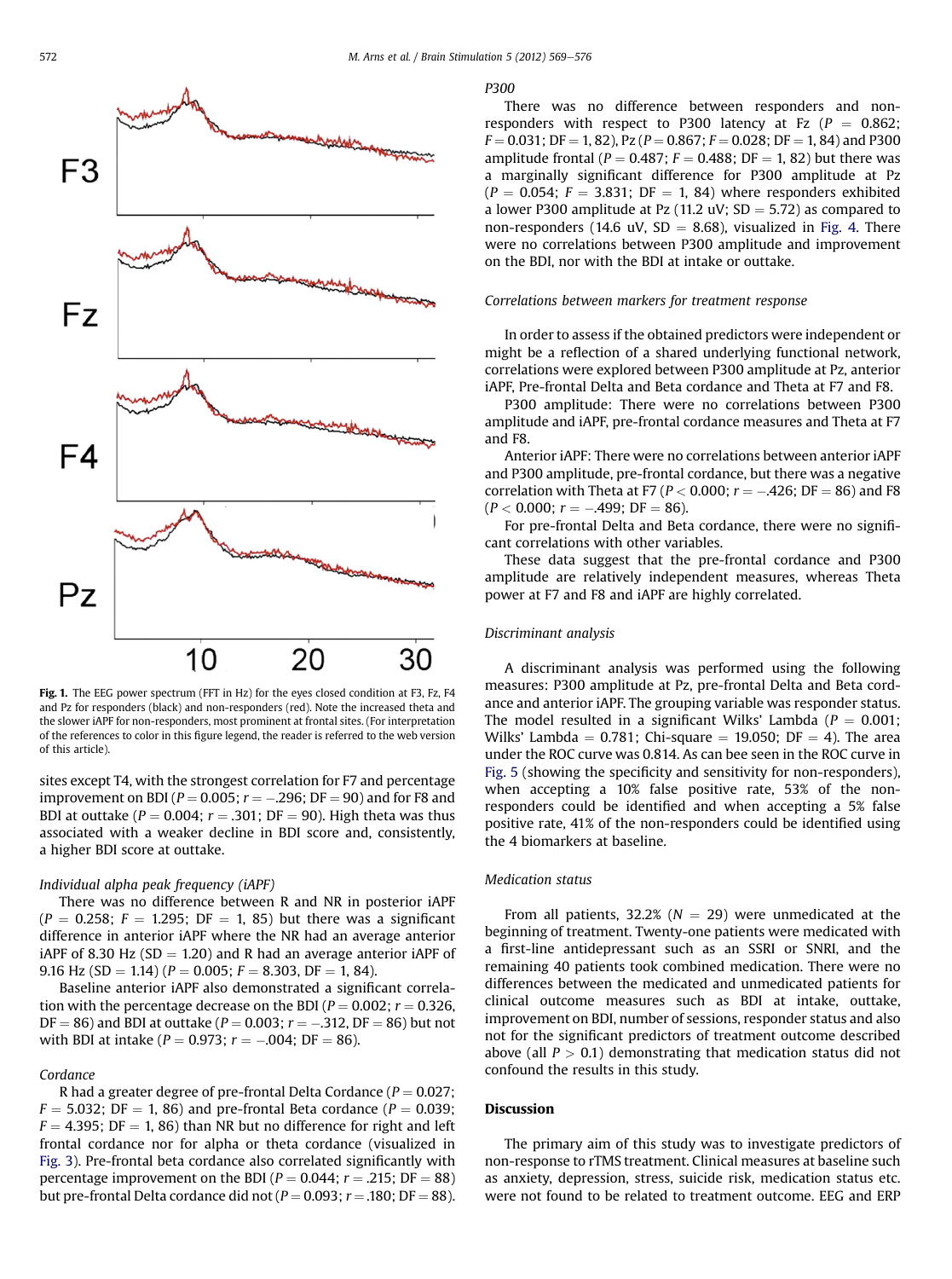<span id="page-4-0"></span>

Fig. 2. Differences in theta power during eyes closed between responders (grey) and non-responders (black) to rTMS at baseline (\* indicate significant differences at  $p < 0.01$ , error bars are SEM).

measures did demonstrate clear differences between responders (R) and non-responders (NR).

The increased theta for NR is in line with previous studies demonstrating non-response to antidepressant medication to be associated with increased theta  $[21-23]$  $[21-23]$  $[21-23]$ . As can be seen in Fig. 2 the increased theta is most specifically increased in right and left fronto-central locations and not limited to frontal midline sites. Frontal midline theta has been localized to the medial pre-frontal cortex and anterior cingulate [\[48,49\]](#page-7-0) and a recent meta-analysis has demonstrated that theta in the rostral anterior cingulate is associated with improved response to antidepressant treatment [\[16\].](#page-6-0) Hence, our findings point rather to a generalized increased theta in non-responders as opposed to frontal midline theta originating from the anterior cingulate. The studies from Knott et al. [\[21,22\]](#page-6-0) as well as Iosifescu et al. [\[23\]](#page-6-0) also reported a generalized increase in theta in NR. These results might hence be interpreted as a sub-group characterized by a decreased EEG vigilance regulation [\[50,51\]](#page-7-0) characterized by frontal theta, whereas typically in depression higher EEG vigilance regulation  $-$  expressed as hyperstable or rigid parietal alpha or A1 stages  $-$  is reported [\[52,53\].](#page-7-0)



Fig. 3. The increased delta and beta cordance for R at pre-frontal regions, suggesting more 'concordant' delta and beta activity representative of increased relative prefrontal perfusion for R (\* indicate  $p < .05$ ; error bars are SEM).

Given that patients with a decreased EEG vigilance regulation respond better to stimulant medication (Manic Depression: [\[50,54,55\]](#page-7-0); ADHD: [\[36,56\]](#page-7-0)) it is tempting to speculate if this subgroup of non-responders might respond better to stimulant medication. Suffin and Emory [\[57\],](#page-7-0) did report that this sub-group of depressed patients does respond to stimulant medication, recently replicated by DeBattista et al. [\[58\]](#page-7-0). However further research is required to investigate this speculation.

The finding of a slower (anterior) iAPF in NR is in line with previous work on rTMS [\[25,26\]](#page-6-0) and medication [\[24\]](#page-6-0). A slow iAPF has also been shown to be a predictor for non-response to stimulant medication in ADHD [\[36\]](#page-7-0) and to antipsychotics [\[59\]](#page-7-0). Hence this sub-group of non-responders might represent a non-specific subgroup of patients who fail to respond to treatment. In a previous study we have investigated if personalizing the rTMS frequency based on the anterior iAPF would improve clinical efficacy, which was not found to be the case [\[26\]](#page-6-0), whereas this was found to result in more specific clinical effects in rTMS treatment for Schizophrenia [\[60\].](#page-7-0) Future research should investigate further to which treatment this sub-group could be most responsive.

The slow anterior iAPF and frontal theta demonstrated a high correlation. This is in line with several earlier studies demonstrating a slow iAPF can confound theta EEG power constrained to



Fig. 4. The oddball ERP grand average waveforms for non-responders (black) and responders (grey) to rTMS treatment at Pz. Note the larger P300 amplitude for nonresponders.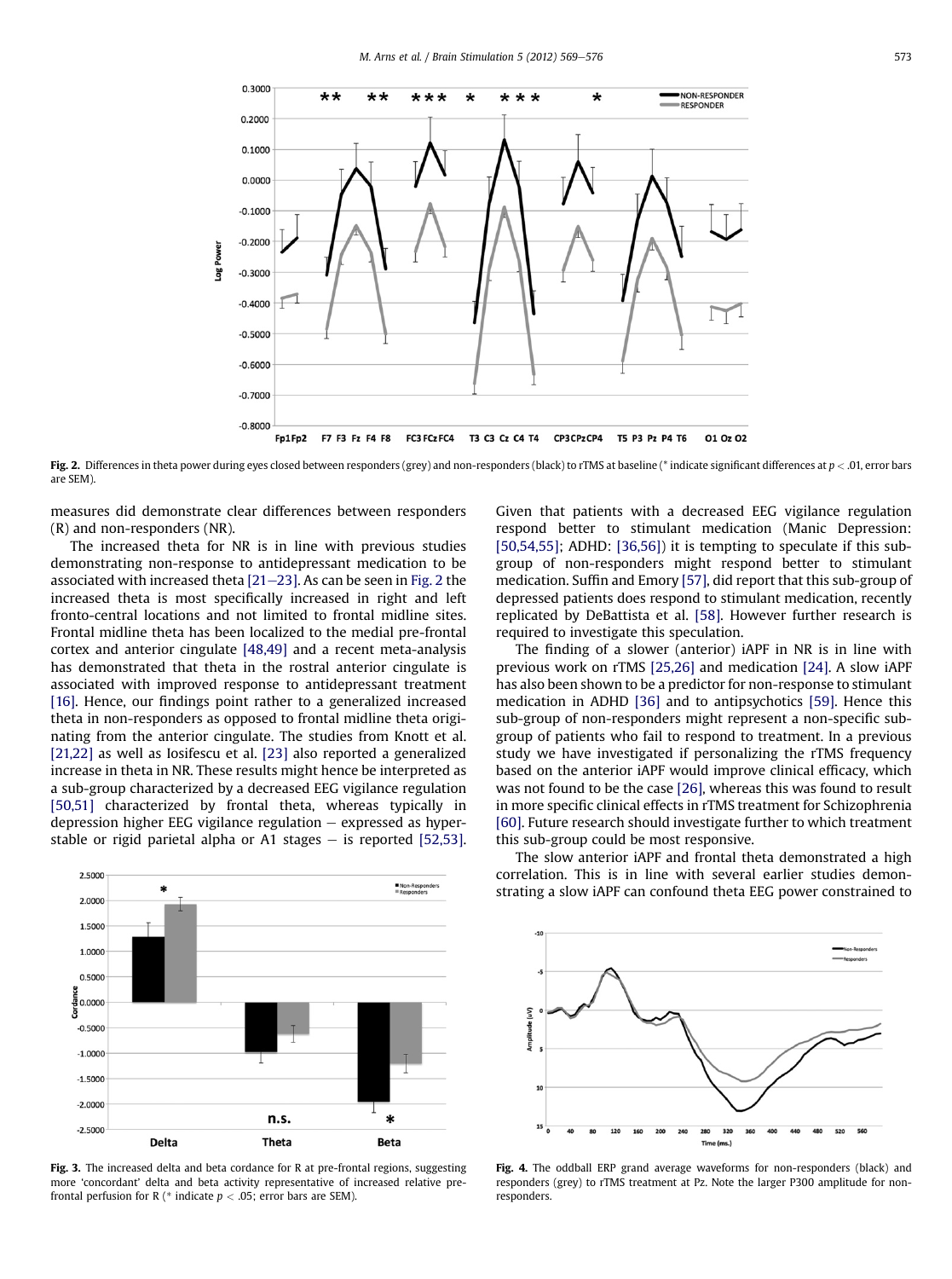<span id="page-5-0"></span>

Fig. 5. Receiver Operating Characteristic (ROC) curve of the obtained discriminant function predicting non-response to rTMS combining the following biomarkers: P300 amplitude, Pre-frontal delta and beta cordance and anterior iAPF. ROC area is 0.814.

a fixed frequency band [\[45,46\]](#page-7-0). In this study the main aim was to replicate earlier findings hence a fixed theta-frequency band was chosen, and as can be seen in [Fig. 1,](#page-3-0) NR exhibited both a slowed iAPF and increased theta. Future studies should hence more clearly dissociate these 2 measures, may be by using personalized frequency bandwiths similar to those used by Doppelmayr and coworkers [\[45\]](#page-7-0) and also by investigating the localization of these activities using techniques such as LORETA.

Decreased pre-frontal cordance in the delta and beta band was found for  $NR$  – indicative of a less 'concordant' EEG state possibly reflective of lower relative perfusion in the underlying cortex [\[33\].](#page-6-0) This finding of decreased concordance over pre-frontal areas for NR is in line with previous studies (HF  $rTMS$ : [\[11](#page-6-0)–[14\];](#page-6-0) LF  $rTMS$ : [\[15\]\)](#page-6-0) and hence lower concordance of frontal areas can be considered a predictor for non-response.

Finally, NR exhibited a higher P300 amplitude at Pz as compared to NR, contrary to previous studies (Medication: [\[27,28\];](#page-6-0) ECT [\[29\]\)](#page-6-0). Bruder and coworkers [\[61\]](#page-7-0) found that patients with anxiety demonstrated larger P300 amplitudes whereas patients with a depression and no comorbid anxiety demonstrated a reduced P300 amplitude as compared to healthy controls. Hence, it might be speculated that the NR with a larger P300 amplitude represent a sub-group with more comorbid anxiety. However, post-hoc analysis did not demonstrate a correlation between anxiety and P300 amplitude failing to support this notion.

When the 4 biomarkers (anterior iAPF, P300 amplitude at Pz, pre-frontal delta and beta cordance) were combined in a discriminant analysis they yielded a moderate predictive power to identify non-responders using these baseline measures, as can be judged from the ROC curve in Fig. 5. When a false positive rate of 10% is acceptable (i.e. from the patients classified as a non-responder, 10% would have been a responder), 53% of the non-responders could have been selected a-priori, resulting in a higher efficacy by excluding these non-responders a-priori. In comparison, Leuchter et al. [\[62\]](#page-7-0) using the ATR (an EEG based 'treatment-emergent biomarker') obtained an ROC of 0.77 and Cook et al. [\[32\]](#page-6-0) using theta cordance obtained an ROC area of 0.76. Compared to these ROC areas, the obtained area of 0.814 can be considered high, especially taking into account that this study only investigated measures assessed at baseline instead of a treatment-emergent biomarker

such as cordance or ATR. Therefore, these results show promise for future applications of neurophysiological biomarkers to be applied in practice and select the appropriate patients for rTMS treatment. However, these results first need to be replicated prospectively in an independent sample before use is warranted in practice.

# Clinical effects

In this study we found that HF and LF rTMS combined with psychotherapy resulted in an overall response rate of 77.8%. If only remission is considered, the response rate in this study was 64%. In comparison to previous rTMS studies these efficacy rates tend to be rather high, however these results reflect the efficacy of combined rTMS with psychotherapy. Keller et al. [\[63\]](#page-7-0) demonstrated in a large study that psychotherapy combined with medication also resulted in a large response rate of 73% whereas either treatment as a monotherapy had a response rate of 48%. Furthermore, most previous rTMS studies consisted of samples with high rates of treatment resistance, which is known to result in lower response rates  $[64-66]$  $[64-66]$ . In this study we did not systematically track treatment resistance but 32.2% of patients were not on medication when the treatment was initiated and 23.3% of patients (21 out of 61 medicated patients) were medicated with a 'first-choice' type of antidepressant medication such as an SSRI or SNRI, suggesting the majority of patients (55.5%) had a low 'treatment resistance'. Therefore, these results tend to be in line with results from combined psychotherapy and antidepressant medication and further demonstrate the feasibility of combining psychotherapy and rTMS treatment in clinical practice.

## Limitations

This study did not employ a double blind placebo controlled design, hence it cannot be ruled out that the results are partly explained by placebo effects. Furthermore, in this study we combined psychotherapy with rTMS making it difficult to disentangle whether the obtained predictors reflect generic predictors for non-response, or a predictor for non-response to either rTMS or psychotherapy. In any case non-responders did not respond to treatment, hence did not respond to rTMS nor psychotherapy nor to the placebo aspect. Hence, the combination measures may be useful as generic predictors of non-response in clinical practice. The fact that these same predictors have also been found in medication studies, further supports this notion.

The P300 amplitude finding was marginally significant and opposite the hypothesized direction. Furthermore, the P300 amplitude and pre-frontal Delta Cordance did not demonstrate a correlation with 'percentage improvement' or 'BDI at outtake' in the whole sample, thereby questionning whether these are real effects or represent a type-I error. Additionally, for the general measures (Theta power, iAPF, P300 amplitude and P300 latency and pre-frontal cordance) no correction for multiple measurements was performed. Both P300 amplitude and pre-frontal Delta cordance would not survive such a correction, further cautioning these findings. Therefore, future studies should investigate the P300 amplitude and Delta cordance measures further with independent replication in a larger sample.

The open-label nature of this study is another weakness combined with the fact that most patients were medicated. Medications have effects on their own on the EEG. For example benzodiazepines have the most marked effects on the EEG by increases in beta and slowing of the iAPF. If the iAPF slows down due to a benzodiazepine with more than 0.5 Hz, that drug is often discontinued in clinical practice, due to the severity of the cognitive side-effects [\[67\].](#page-7-0) The non-responders in this study exhibited an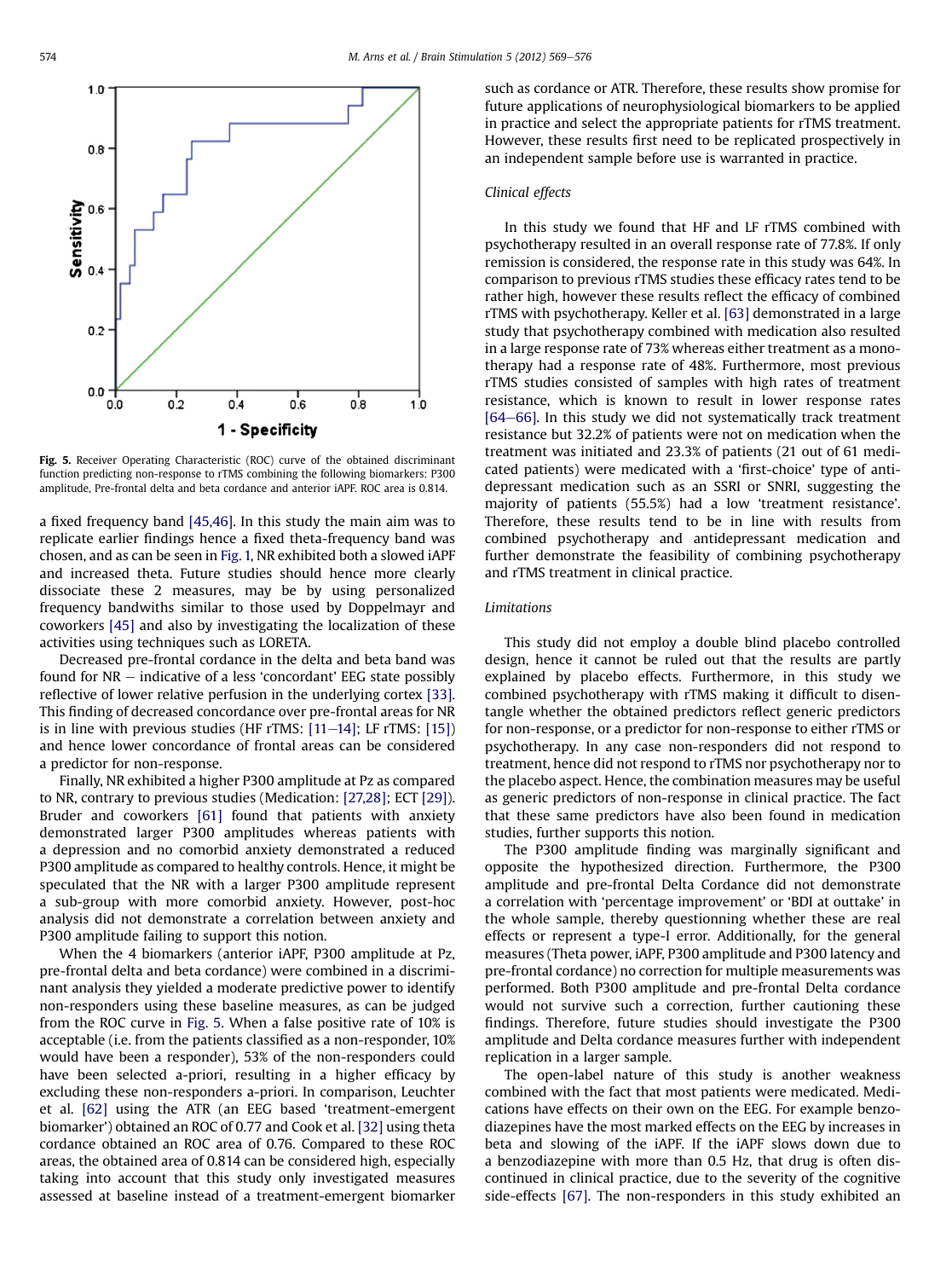<span id="page-6-0"></span>average iAPF of 8.3 Hz, almost 1 Hz slower than responders, therefore this is unlikely to be an effect of medication though future studies are required to investigate that. Finally, prospective replication of these results is required to investigate the value of these measures in practice.

# Conclusion

Several EEG variables demonstrated clear differences between R and NR such as the anterior iAPF, fronto-central Theta, P300 amplitude and pre-frontal cordance in the Delta and Beta band (representative of increased relative pre-frontal perfusion). Combining these biomarkers in a discriminant analysis resulted in a reliable identification of non-responders with low false positive rates.

More studies are required to replicate these findings and also focus on explaining these predictors for non-response (since these have also been found to be related to non-response after antidepressant medication) and investigate to what treatments these subgroups might respond. These results also demonstrate the feasibility of combining rTMS treatment with psychotherapy, and suggest this may result in improved efficacy of the combined treatment as reflected in a large effect size.

# Financial disclosures

In the last 2 years PBF has received equipment for research from MagVenture A/S and Brainsway Ltd. MA is author on a patent application on neuromodulation and EEG/ERP. The other authors have no conflict of interest.

## Acknowledgment

We want to acknowledge the support of Andrew Leuchter, Ian Cook and Suhail Naimat in providing us with the required cordance history template and support for analyzing and interpreting the EEG Cordance data. Furthermore, we wish to acknowledge Michelle Wang and Brainnet for providing the analyzed ERP data, Harm Jan Wieringa from Medcat in facilitating the use of Brain Vision Analyzer, Rosalinde van Ruth, Aukje Bootsma, Anne Schreiber, Hanneke Friessen, Niels Veth and Desiree Spronk for their help and support in the treatment and data collection of the reported data. Finally we would like to thank our colleagues at Psychologenpraktijk Timmers for sharing the rTMS treatment data, especially Dagmar Timmers. PBF is supported by a NHMRC Practitioner Fellowship.

# References

- [1] Schutter DJ. Quantitative review of the efficacy of slow-frequency magnetic brain stimulation in major depressive disorder. Psychol Med  $2010;27:1-7$ .
- [2] Schutter DJ. Antidepressant efficacy of high-frequency transcranial magnetic stimulation over the left dorsolateral prefrontal cortex in double-blind shamcontrolled designs: A meta-analysis. Psychol Med 2009;39(1):65-75.
- [3] Fitzgerald PB, Hoy K, Gunewardene R, Slack C, Ibrahim S, Bailey M, et al. A randomized trial of unilateral and bilateral prefrontal cortex transcranial magnetic stimulation in treatment-resistant major depression. Psychol Med 2010;7:1-10.
- [4] Fitzgerald PB, Hoy K, Daskalakis ZJ, Kulkarni J. A randomized trial of the anti-depressant effects of low- and high-frequency transcranial magnetic stimulation in treatment-resistant depression. Depress Anxiety 2009;26(3):  $229 - 34.$
- [5] Fitzgerald PB, Brown TL, Marston NAU, Daskalakis ZJ, de Castella A, Kulkarni J. Transcranial magnetic stimulation in the treatment of depression: A doubleblind, placebo-controlled trial. Arch Gen Psychiatry 2003;60(10):1002.
- [6] Shimizu E, Hashimoto K, Okamura N, Koike K, Komatsu N, Kumakiri C, et al. Alterations of serum levels of brain-derived neurotrophic factor (BDNF) in depressed patients with or without antidepressants. Biol Psychiatry 2003;  $54(1):70-5.$
- [7] Duman RS, Monteggia LM. A neurotrophic model for stress-related mood disorders. Biol Psychiatry 2006;59(12):1116-27.
- [8] Zanardini R, Gazzoli A, Ventriglia M, Perez J, Bignotti S, Rossini PM, et al. Effect of repetitive transcranial magnetic stimulation on serum brain derived neurotrophic factor in drug resistant depressed patients. J Affect Disord 2006;  $91(1):83-6.$
- [9] Yukimasa T, Yoshimura R, Tamagawa A, Uozumi T, Shinkai K, Ueda N, et al. High-Frequency repetitive transcranial magnetic stimulation improves refractory depression by influencing catecholamine and brain-derived neurotrophic factors. Pharmacopsychiatry 2006;39(2):52-9.
- [10] Angelucci F, Brenè S, Mathé AA. BDNF in schizophrenia, depression and corresponding animal models. Mol Psychiatry 2005;10(4):345-52.
- [11] Teneback CC, Nahas Z, Speer AM, Molloy M, Stallings LE, Spicer KM, et al. Changes in prefrontal cortex and paralimbic activity in depression following two weeks of daily left prefrontal TMS. J Neuropsychiatry Clin Neurosci 1999;  $11(4):426-35.$
- [12] Baeken C, De Raedt R, Van Hove C, Clerinx P, De Mey J, Bossuyt A. Hf-RTMS treatment in medication-resistant melancholic depression: Results from 18FDG-PET brain imaging. CNS Spectr 2009;14(8):439-48.
- [13] Langguth B, Wiegand R, Kharraz A, Landgrebe M, Marienhagen J, Frick U, et al. Pre-Treatment anterior cingulate activity as a predictor of antidepressant response to repetitive transcranial magnetic stimulation (rTMS). Neuro Endocrinol Lett 2007;28(5):633-8.
- [14] Li CT, Wang SJ, Hirvonen J, Hsieh JC, Bai YM, Hong CJ, et al. Antidepressant mechanism of add-on repetitive transcranial magnetic stimulation in medication-resistant depression using cerebral glucose metabolism. J Affect Disord 2010;127(1-3):219-29.
- [15] Kito S, Fujita K, Koga Y. Regional cerebral blood flow changes after low-frequency transcranial magnetic stimulation of the right dorsolateral prefrontal cortex in treatment-resistant depression. Neuropsychobiology 2008;58(1):29-36.
- [16] Pizzagalli DA. Frontocingulate dysfunction in depression: Toward biomarkers of treatment response. Neuropsychopharmacology 2011;36:183-206.
- [17] Simon GE, Perlis RH. Personalized medicine for depression: Can we match patients with treatments? Am J Psychiatry  $2010;167(12):1445-55$ .
- [18] Bagby RM, Ryder AG, Cristi C. Psychosocial and clinical predictors of response to pharmacotherapy for depression. J Psychiatry Neurosci 2002; 27(4):250-7.
- [19] Spronk D, Arns M, Barnett KJ, Cooper NJ, Gordon E. An investigation of EEG, genetic and cognitive markers of treatment response to antidepressant medication in patients with major depressive disorder: A pilot study. J Affect Disord  $2011;128(1-2):41-8$ .
- [20] Williams LM, Rush AJ, Koslow SH, Wisniewski SR, Cooper NJ, Nemeroff CB, et al. International study to predict optimized treatment for depression (ispotd), a randomized clinical trial: Rationale and protocol. Trials 2011;12:4.
- [21] Knott V, Mahoney C, Kennedy S, Evans K. Pre-Treatment EEG and it's relationship to depression severity and paroxetine treatment outcome. Pharmacopsychiatry 2000;33(6):201-5.
- [22] Knott VJ, Telner JI, Lapierre YD, Browne M, Horn ER. Quantitative EEG in the prediction of antidepressant response to imipramine. J Affect Disord 1996; 39(3):175-84.
- [23] Iosifescu DV, Greenwald S, Devlin P, Mischoulon D, Denninger JW, Alpert JE, et al. Frontal EEG predictors of treatment outcome in major depressive disorder. Eur Neuropsychopharmacol 2009;19(11):772-7.
- [24] Ulrich G, Renfordt E, Zeller G, Frick K. Interrelation between changes in the EEG and psychopathology under pharmacotherapy for endogenous depression. A contribution to the predictor question. Pharmacopsychiatry 1984;  $17(6):178-83.$
- [25] Conca A, Swoboda E, König P, Koppi S, Beraus W, Künz A, et al. Clinical impacts of single transcranial magnetic stimulation (sTMS) as an add-on therapy in severely depressed patients under SSRI treatment. Hum Psychopharmacol 2000;15(6):429-38.
- [26] Arns M, Spronk D, Fitzgerald PB. Potential differential effects of 9 Hz rTMS and 10 Hz rTMS in the treatment of depression. Brain Stimulation 2010;(3):124-6.
- [27] Bruder GE, Stewart JW, Tenke CE, McGrath PJ, Leite P, Bhattacharya N, et al. Electroencephalographic and perceptual asymmetry differences between responders and nonresponders to an SSRI antidepressant. Biol Psychiatry 2001;49(5):416-25.
- [28] Bruder GE, Tenke CE, Stewart JW, Towey JP, Leite P, Voglmaier M, et al. Brain event-related potentials to complex tones in depressed patients: Relations to perceptual asymmetry and clinical features. Psychophysiology 1995;32(4):  $373 - 81.$
- [29] Ancy J, Gangadhar BN, Janakiramaiah N. 'Normal' P300 amplitude predicts rapid response to ECT in melancholia. J Affect Disord 1996;41(3):211-5.
- [30] Kalayam B, Alexopoulos GS. Prefrontal dysfunction and treatment response in geriatric depression. Arch Gen Psychiatry 1999;56(8):713.
- [31] Vandoolaeghe E, van Hunsel F, Nuyten D, Maes M. Auditory event related potentials in major depression: Prolonged P300 latency and increased P200 amplitude. J Affect Disord  $1998;48(2-3):105-13$ .
- [32] Cook IA, Hunter AM, Abrams M, Siegman B, Leuchter AF. Midline and right frontal brain function as a physiologic biomarker of remission in major depression. Psychiatry Res Neuroimaging 2009.
- [33] Leuchter AF, Uijtdehaage SH, Cook IA, O'Hara R, Mandelkern M. Relationship between brain electrical activity and cortical perfusion in normal subjects. Psychiatry Res 1999;90(2):125-40.
- [34] Henry JD, Crawford JR. The short-form version of the depression anxiety stress scales (DASS-21): Construct validity and normative data in a large non-clinical sample. Br J Clin Psychol 2005;44(Pt 2):227-39.